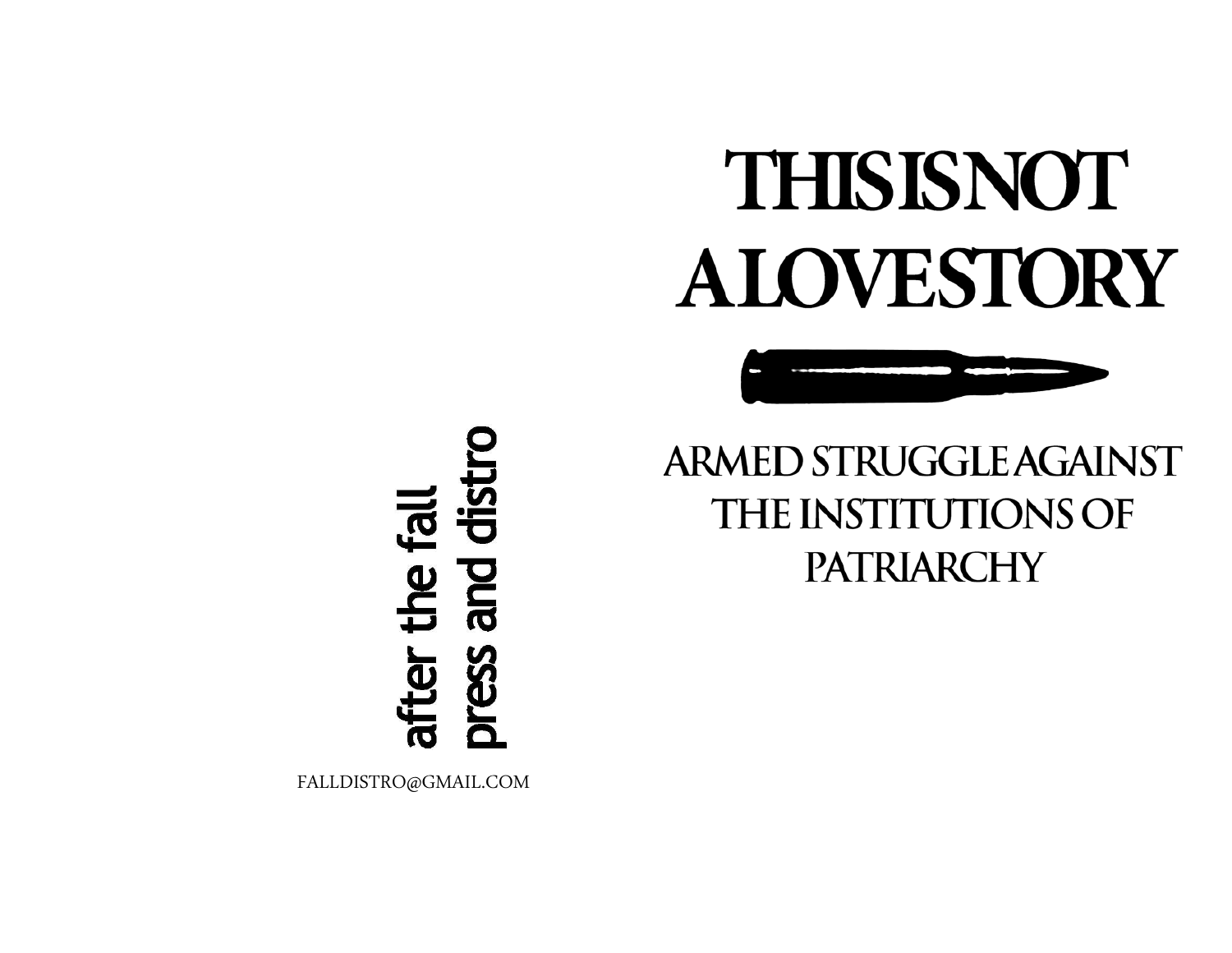anti-copyright 2009 – take what you want

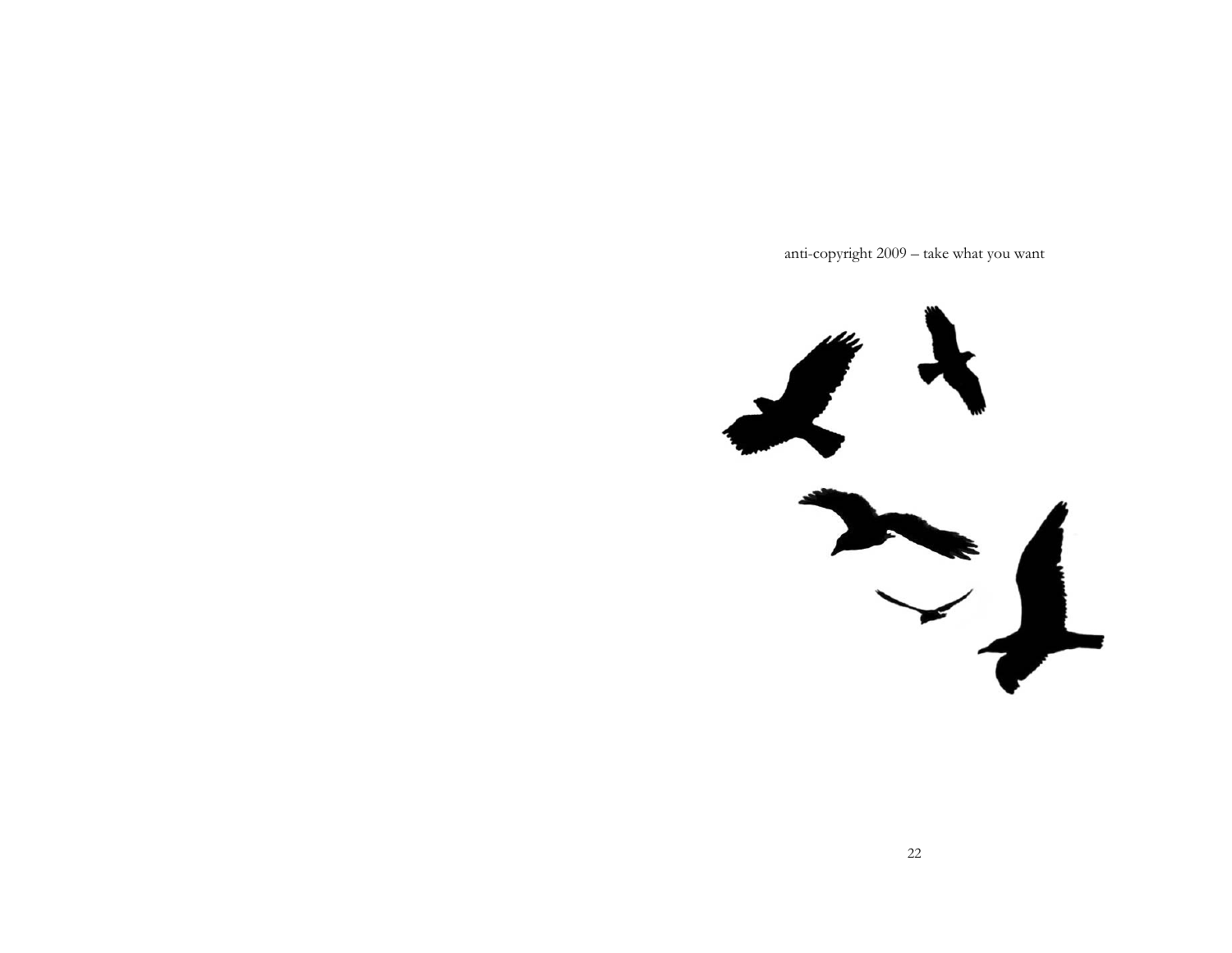Many feminist theorists and activists categorically condemn "violence"-- be it offensive or defensive, physical or verbal-- on the grounds that "violence" (an extremely ambiguous term in itself) has its roots in patriarchal culture and the patriarchal mindset, and is somehow the "invention" of men-- as if violence doesn't appear everywhere in the natural world in myriad forms, usually contributing in significant ways to the balance of local ecosystems. While certain feminist thinkers put forth an analysis of violence and hierarchical power relationships that is well worth considering, a wholesale condemnation of revolutionary violence aimed at the destruction of that which oppresses us is a gross oversimplification of an extremely complex situation: that is, the web of patriarchal tyranny that all of us, wimmin and men alike, find ourselves born into, where violence is used by our oppressors to enforce our political and social submission, and where we are all desperately looking for effective ways to reclaim our lives. Analyzing the role of armed resistance movements (and wimmins participation in them) in the larger liberation struggle against patriarchy and civilization from an entirely "essentialist" perspective -- as Robin Morgan does in her often cited work *The Demon Love*r -- is a misleading and deceptive form of *Herstorical revisionism*, as it completely discounts the lives of wimmin like Harriet Tubman, who led armed guerrilla raids into the southern united states (basically a slave-owning armed camp) to rescue fellow New Afrikans from captivity, as well as numerous other wimmin like Assata Shakur, Marilyn Buck, and Bernadine Dohrn, who enthusiastically embraced armed struggle as a tactic and had no regrets about it. This article will not attempt to defend armed struggle (because in our opinion it requires no justification) but will instead focus on two very specific groups (of many) that engaged in violent rebellion against the institutions of patriarchy.

*"No one who understands the feminist movement, or who knows the soul of a real woman, would make the mistake of supposing that the modern woman is fighting because she wants to be a man. That idea is the invention of masculine intelligence. Woman is fighting today, as she has all the way through the ages, for the freedom to be a woman."* 

*Anne B. Hamman*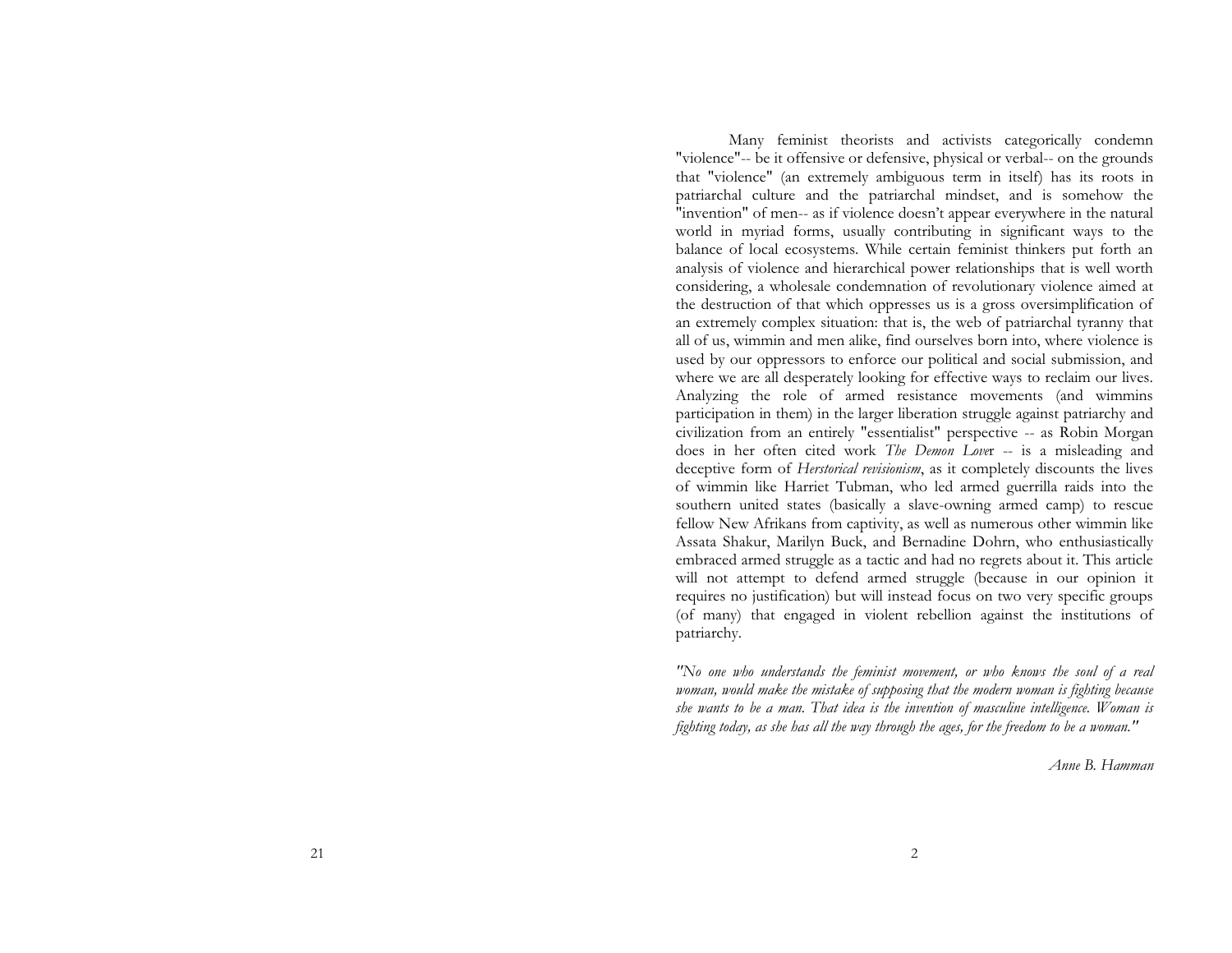A Herstory of the Revolutionary Cells and Rote Zora Armed Resistance in West Germany

The Revolutionary Cells (RZ) made their first appearance on November 16th, 1973 with an attack against ITT in West Berlin to point out the participation of this multinational corporation in Pinochet's military putsch in Chile. In 1974, the first high-explosive attack was undertaken by the wimmin of the RZ against the Federal Constitutional Court in Karlsruhe, Germany, the day after it supported a new abortion law,

Par. 218; a paragraph against free choice on abortion, allowing abortion only in certain cases. The RZ wimmin naturally demanded the total right for every womyn to have an abortion, as a right to self-determination over their own bodies. In 1976, numerous wimmin broke with the RZ and formed their own splinter group and from 1977 onwards, the militant feminist antipatriarchal urban guerrilla group Rote Zora (Red Zora) acted autonomously and independently, though some wimmin still participated in the Revolutionary Cells, which had by then shifted its focus to acts of clandestine sabotage in support of the larger anti-nuclear movement in Germany.

Red Zora attacked predominantly patriarchal institutes, companies, and persons representing and building up a male sexist society, which is oppressing and exploiting wimmin worldwide. They have conducted campaigns against porn traders, sex shops, international traders of wimmin (those who profit from importing Asian wimmin as "brides" for West German men), doctors who are carrying out forced sterilizations, the Doctors Guild ("We see the Federal Doctors Guild as exponents of rape in white trenchcoats" - RZ), as well as drug companies like Schering who produced the birth-defect causing drug *Duogynon*. Another popular Red Zora tactic was the illegal reprinting of bus and streetcar fares. In individual cases, the Red Zora worked to put together a critique of the peace movement in 1984. In this paper, they criticized the peace movement as a bourgeois movement with an apocalyptic vision. The Red Zora said that the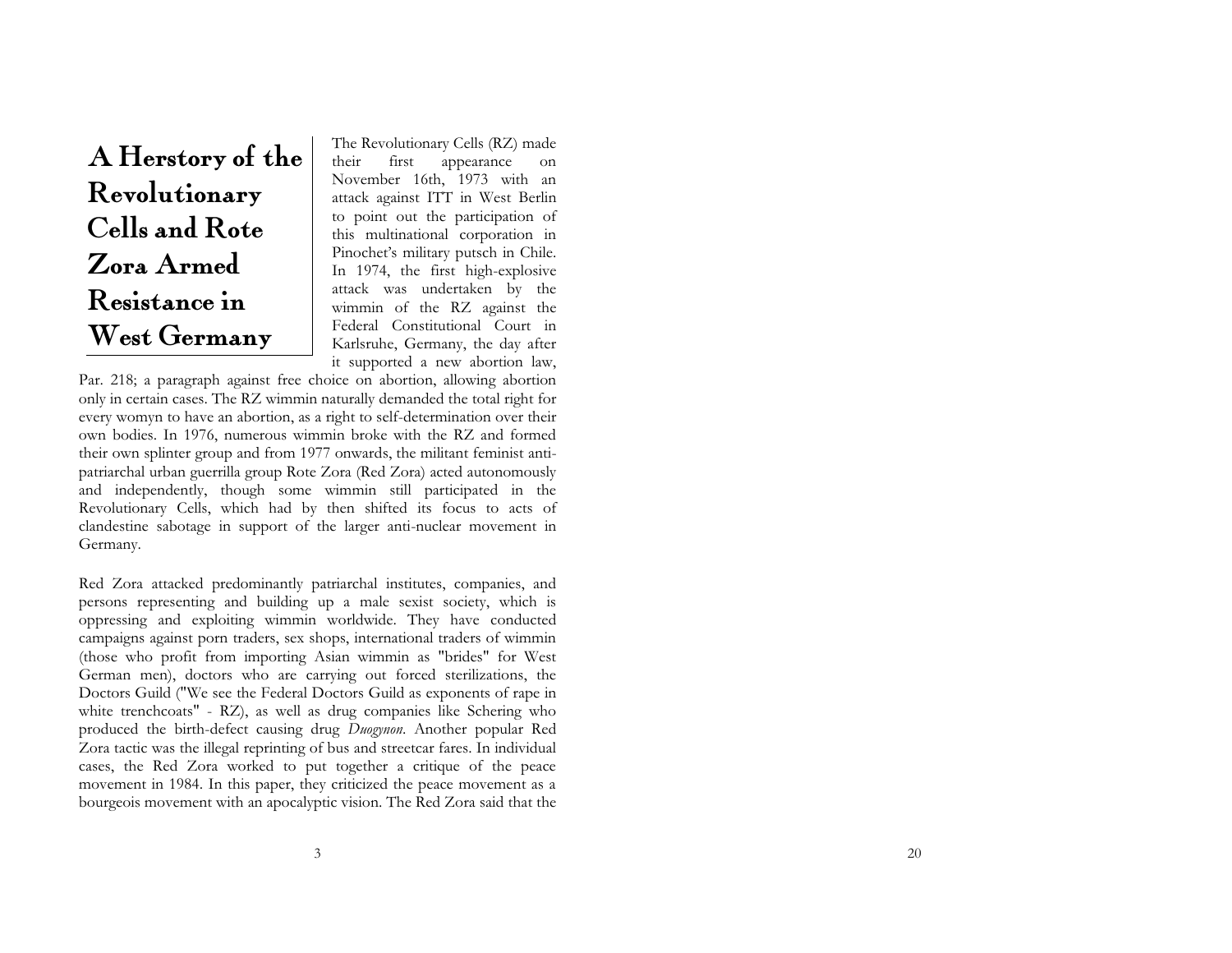*In Total Strength and Resistance*

*Continually spinning through sisterhood* 

*Ann Hansen* 

*Julie Belmas* 

Once Again, this article is nowhere near as comprehensive as it could be: herstory is full of innumerable examples of strong, defiant wimmin who have utilized revolutionary violence in their own struggle for liberation, and to deny this or attempt to discredit revolutionary violence by branding it "male identified" is bullshit and an insult to wimmin everywhere. Political oppression can only be ended through resistance, and quite often this resistance will have to take on "violent" forms. Every real freedom fighter whether they are female or male - recognizes this at some point, and stops wasting their time engaging in irresolvable philosophical debates and instead channels their energies towards the destruction of that which oppresses us all.

\* For more information on the revolutionary politics of Direct Action and the Wimmin's Fire Brigade, we suggest the pamphlet, "Writings of the Vancouver Five" (available for free from falldistro@gmail.com) or "The Vancouver Five: Armed Struggle in Canada" (available for free download from zinelibrary.info)

\* Ann Hansen has also published a book recently called "Direct Action: Memoirs of an Urban Guerrilla", which is available through the AK Press Mail-order Catalog

major mistake of the peace movement was to concentrate their political goal only on the preservation of peace in the metropolis instead of discussing the imperialist context between armament and crisis: Third World misery and social cutbacks; sexism and racism.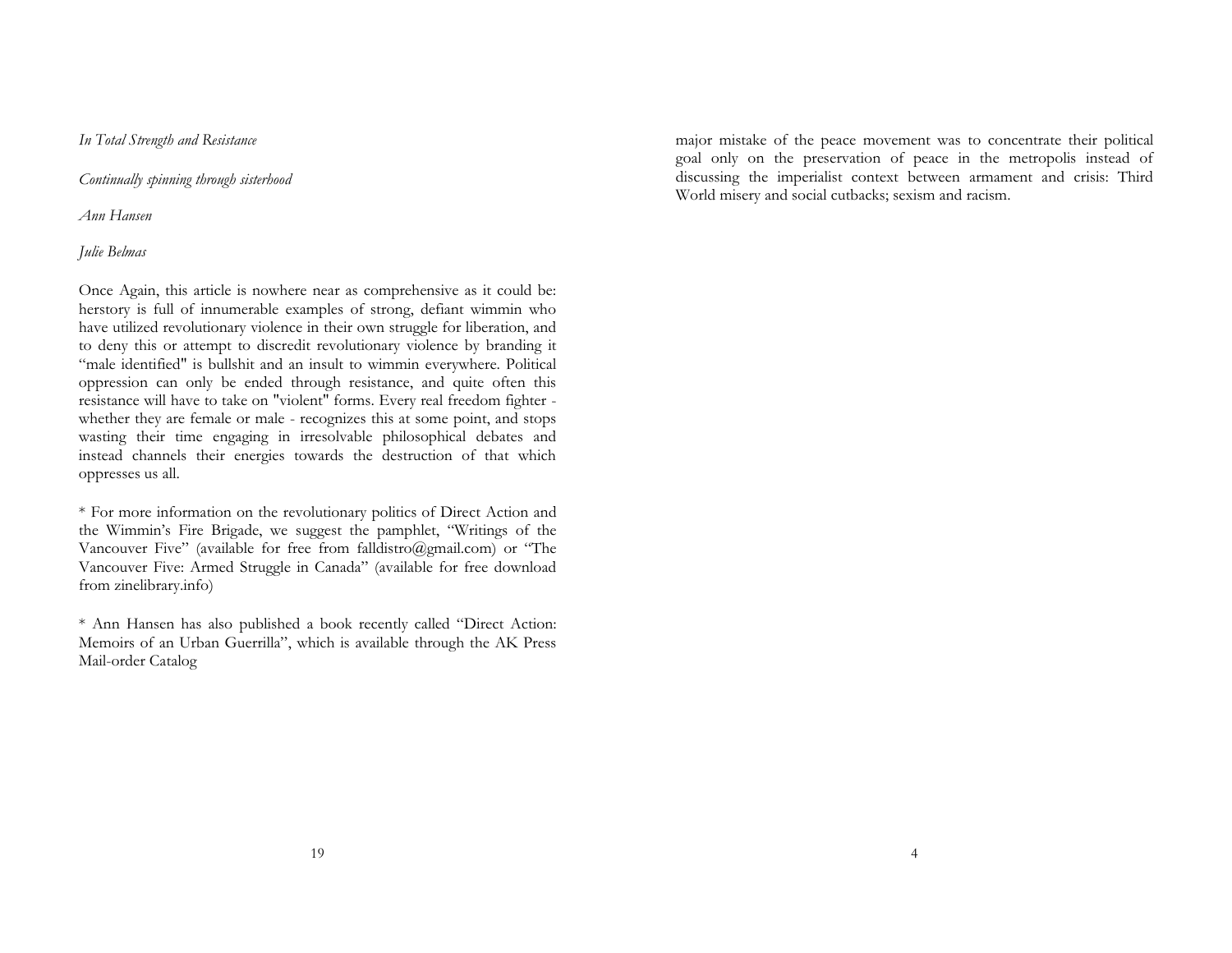### The Red Zora in the 90's

In the first two or three years of the 1990's, the RZ concentrated their actions on the issue of West German foreigner and refugee policies. Attacks such as the one on the Center

for the Central Register in Cologne, or the kneecapping of Hollenburg - the Chief of Immigration Police in West Berlin -- show the wide range of these militant politics. While those who were attacked were directly responsible for the racist refugee policies in Germany, the intentions of the attacks on the institutions involved in formulating these racist policies - whose documents, files and data were destroyed -- was to procure a space which wasn't controlled or regulated by the State.

Since the early 70's, the RZ and Red Zora have carried out over 200 attacks against the infrastructure of patriarchal culture. Red Zora's most comprehensive and successful attack campaign so far has been the planting of incendiary bombs in ten branches of the Adler Corporation, one of West Germany's largest clothing manufacturers selling discount clothing in the FRG, produced by low paid wimmin in South Korean and Sri Lankan factories. *"The wimmin at Adler in South Korea struggle against the exploitation of their capacity for work and are putting up a fight against the daily sexism. They call for*  support from the FRG for their struggle. As a result, the shitty living and working *conditions of wimmin in the vacuous production centers of the three continents and*  especially those of Adler in South Korea and Sri Lanka are becoming more widely *known here through leaflets, events and actions at Adler's retail centers. In these actions, anti-imperialism can be practical. So it was possible for the struggle there (by the wimmin in South Korea) and the struggle here (by Red Zora) are compatible: We aren't fighting for the wimmin in the Third World, we're fighting alongside them."* (Quote from Red Zora, in their Adler statement.)

In 1987, when Red Zora and their sister group in West Berlin, the Amazonen, fire bombed ten Adler outlets throughout West Germany, they caused millions of dollars in damages. Because of this, Adler was forced to meet the demands of the textile workers, clearly proving that militant resistance can be very effective. Both the Revolutionary Cells and Red Zora have anti-authoritarian structures and a decentralized decision-making process for choosing targets. As well, they point out that militant direct

years. At her sentencing, Ann got one more opportunity to express herself, and she did just that by picking up a tomato she had smuggled into the courtroom and heaving it in the direction of the judge. It splattered on the curtain above his head, and he ducked out of the courtroom before he was called on to witness any further disruption of the courts decorum. In May 1983, the long-running canadian anarchist paper Kick It Over published a statement by Ann Hansen and Julie Belmas that was written from their jail cells. We would like to conclude this article with a passage from this prison statement titled, *"We Are Not Terrorists*...*"*

*"Being womyn identified, politically conscious, environmentalists and determined to challenge the power and profit motives of the patriarchal society that insures the rape and mutilation of our mother earth, we refuse to accept their labels of us as terrorists. We know that there are many sisters who share our radical analysis of the issues around the charges laid on us. For centuries the authorities have reacted violently to womyn who resisted; they used to brand us as "witches" and burned us, now they label us as "terrorists" and will try to bury us in their cement tombs.*

*The State and its media are portraying us as elements of a "lunatic fringe" so that people*  will be frightened of us instead of relating to us with their rebellious spirits. We must not *allow the liberalism of this society to hide the sickness of the rulers and rapers behind their institutions, laws and lies. We are always threatened with their violence, whether it be through nuclear power plants, nuclear weapons, industrialism, prisons or sexual terrorism in our everyday society. We will face their horrors boldly and challenge their corporate interests with the determination and strength of womyn warriors. We will see a*  resistance movement building, in an attempt to rid the earth of further corporate *destruction so that future generations can survive.* 

*It is not possible in this society to be a "liberated" womyn without being in a constant state of conflict and struggle. However, if our conflict and struggle is not guided by a consciousness of the magnitude of the problem, then our energies will be misdirected and*  futile. The womyn's movement cannot be a one-issue oriented struggle, but must *understand and embrace the ecological struggle, indigenous peoples resistance and antiimperialist liberation movements because the same patriarchal institutions that perpetuate our oppression also oppress the animals, the indigenous peoples, the third world peoples and the earth."*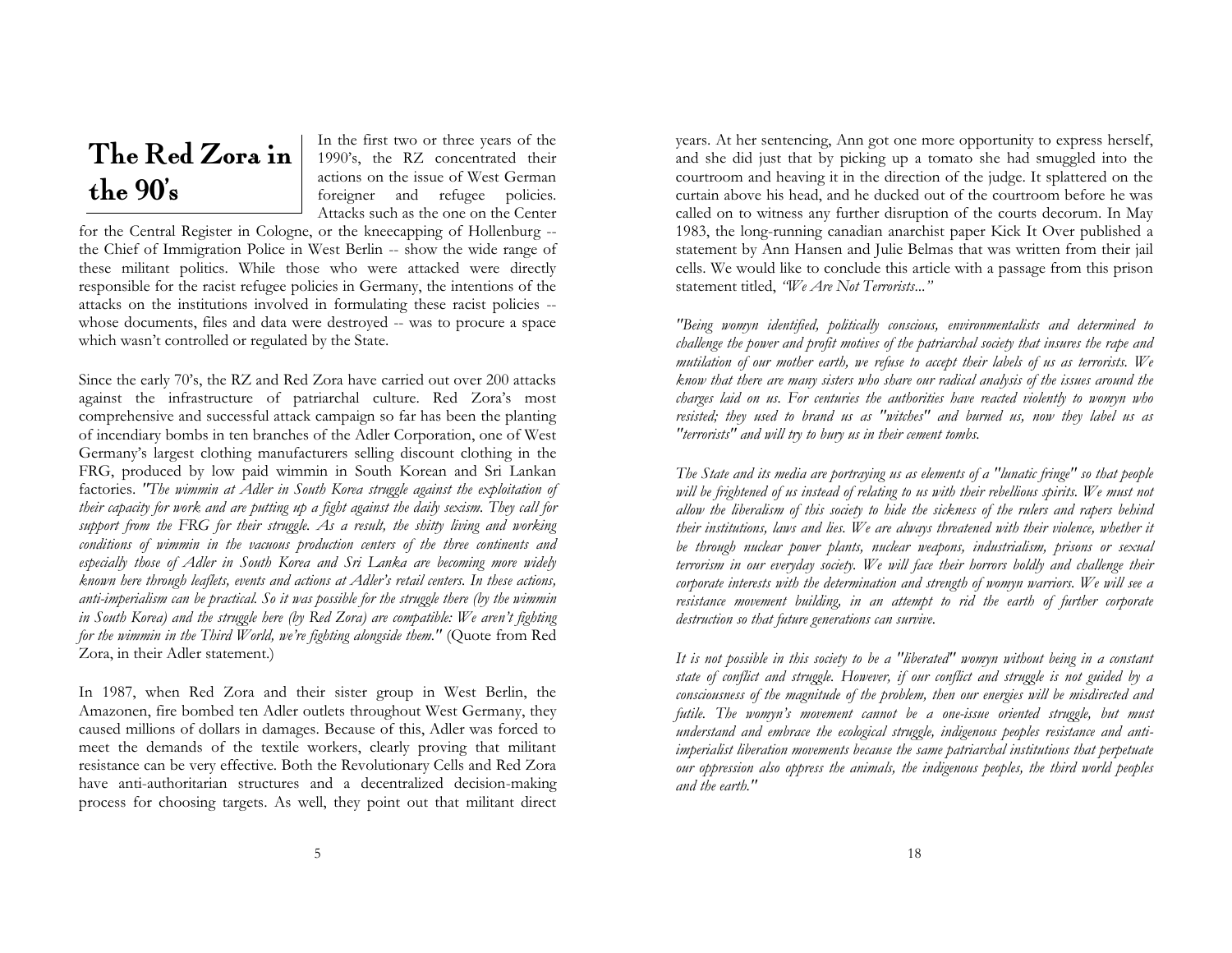But the actions that we most want to analyze - within the context of this article - are the actions carried out by Ann Hansen and Julie Belmas, two members of Direct Action who formed the Wimmins Fire Brigade and firebombed three Red Hot Video Stores in the city of Vancouver (Red Hot was an American chain that had built up an inventory of video tapes pirated from hard-core porn films). These actions are worth looking at because they are a powerful reminder that the *physical dismantling* of patriarchy is just as important and necessary as the dismantling of patriarchy in our minds. Wimmin's groups had been fighting for six months against the Red Hot chain when The Wimmin's Fire Brigade lit the way to victory with firebombs: Within a few weeks, scores of wimmin's groups of all stripes had issued statements of sympathy and understanding for the action, demonstrations had been held in a dozen centers across the province, and six porn shops had closed, moved away or withdrawn much of their stock out of fear that they would be the "next target".

The Wimmin's Fire Brigade (WFB) actions were so successful because it was so well-integrated into, and complimentary to, the public campaigns. As *B.C. Blackout,* a biweekly autonomist newsletter put it, *"the action of the WFB could only have the impact it did because of the months of spade work by many groups and individuals educating themselves, doing research, making contacts, pressuring the authorities, documenting their case--in short, building the infrastructure for an effective, grass-roots movement."* Since Vancouver already had a well-organized and militant campaign at work in opposition to the merchandising of violence against wimmin, the support was there when the WFB struck.

The support was also there when Ann Hansen and Julie Belmas went to trial the following year. Every day hundreds of female and male supporters rallied on the courthouse steps carrying banners with messages like "Ann Hansen is a Freedom Fighter Not a Terrorist!". In her final court statement just before her sentencing, Ann Hansen concluded with the comment: *"Businesses such as Litton, BC Hydro and Red Hot Video are the real terrorists. They are guilty of crimes against humanity and the earth, yet they are free to carry on their illegal activities while those who resist and those who are their victims remain in prison. How do we, who have no armies, weapons, power or money, stop these criminals before they destroy the earth? I believe if there is any hope for the future, it lies in our struggle."* As expected Ann was given life (she's now out) and Julie was given 20

actions are just one part of the revolutionary movement: *"Although we participate in far-reaching and extensive legal work campaigns and social movements through our militant actions, these actions aren't of any more importance than handing out flyers or leaflets, going to demonstrations, having sit-ins, publishing newspapers, educating people, or squatting houses. We don't have a hierarchical system for choosing actions. Thinking in hierarchical divisions puts actions in a perspective of privilege and makes it prone to a patriarchal way of thinking."* (Quote by members of the RZ in an interview that appeared in Autonomie in 1980.)

One reason for the tactical successes of the Red Zora is that in their direct actions--militant as they are - they address issues that many people are already educated on and sympathetic to. For example, Red Zora has gained wide popular support because their actions appeal to the massive feminist movement that already exists in West Germany, where the anarchist and radical media had been doing much work for a long time to educate the public on issues involving sexism, wimmin's oppression and exploitation, and wimmin's rights to the control of their own bodies. While the RZ doesn't claim as much support as Red Zora, in 1987, supporters of the Revolutionary Cells published the book Der Weg Zum Erfolg (The Way To Success), explaining their strategies, politics, and actions. Less than a week after the book hit the shelves of radical bookstores, the entire printing (around 3000) was sold out.

The high degree of effectiveness of many RZ and Red Zora actions wouldn't be possible without popular support. By themselves, their actions might only serve to alienate them from the more long-term struggle. However, with the support of the mass movements, members of the RZ and Red Zora are able to work among the numbers of people active in the above-ground struggle without exposing their underground identities. In their herstory, only one womyn has been arrested for membership in Red Zora, but due to lack of evidence against her, charges were dropped.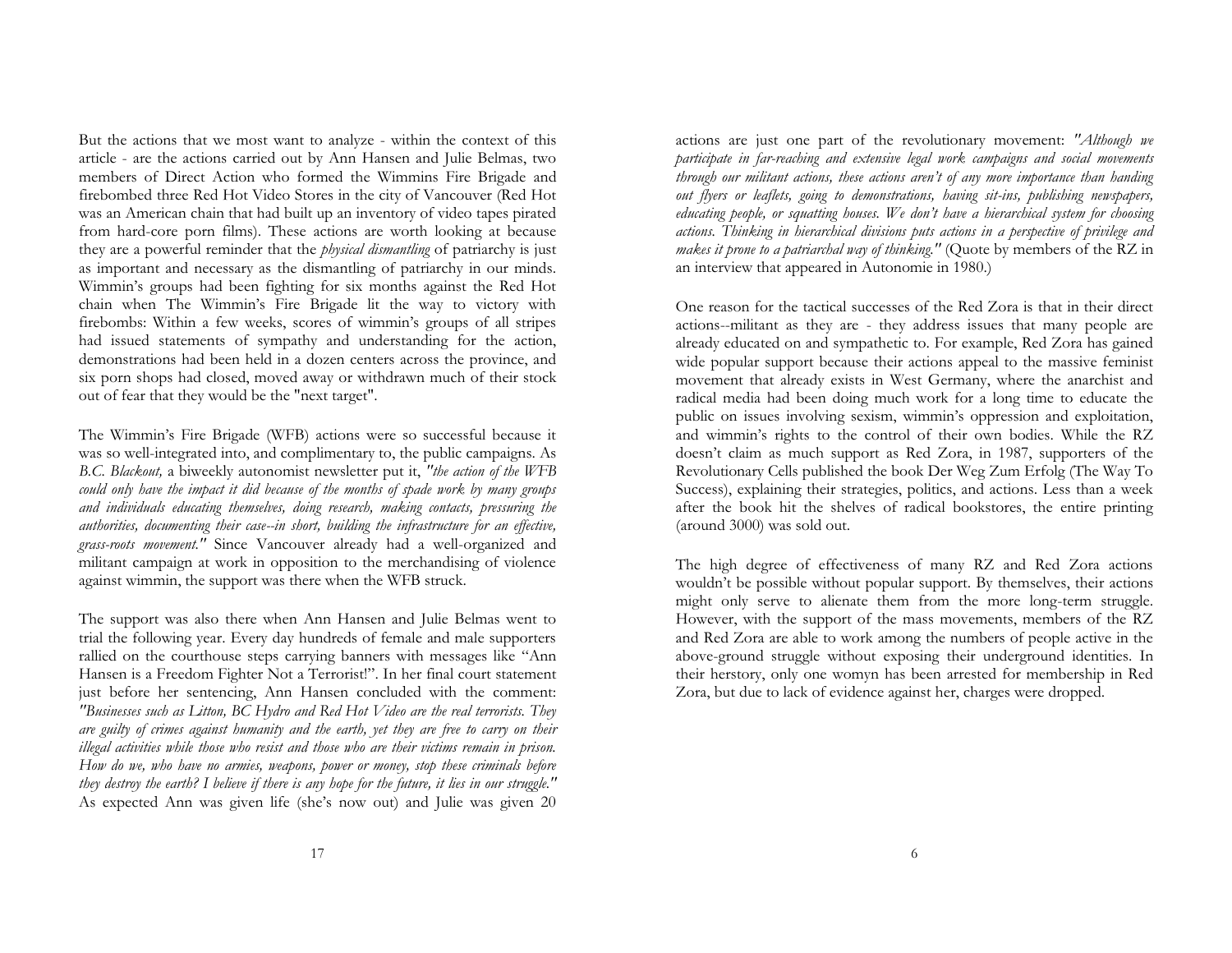Resistance Is Possible: An Interview with Two Anonymous Members of RedZora

*(Editor's note: This was first published in June of 1984 in the German women's magazine,* **Emma***, and was the first interview where active members of the Red Zora explain why they struggle autonomously inside the RZ's and the nature of their relationship to the wimmins movement)*

**Let's start with who you are.**

Zora 1: If this is a personal question, then we are women between the

ages of 20 and 51. Some of us sell our labour, some of us take what we need, and others are "parasites" on the welfare state. Some have children, some don't. Some women are lesbians, others love men. We buy in disgusting supermarkets, we live in ugly houses, we like going for walks or to the cinema, the theatre or the disco. We have parties and we cultivate idleness. And of course we live with the contradictions that many things we want to do can't be done spontaneously. But after successful actions we have great fun.

#### **What does your name mean?**

Zora 2: "The Red Zora And Her Gang" (a children's book) - that is the wild street kid who steals from the rich to give to the poor. Until today it seems to be a male privilege to build gangs or to act outside the law. Yet particularly because girls and women are strangled by thousands of personal and political chains this should make us masses of "bandits" fighting for our freedom, our dignity and our humanity. Law and order are fundamentally against us, even if we have hardly achieved any rights and have to fight for them daily. Radical women's struggles and loyalty to the law - there is no way they go together!

#### **Yet it is no coincidence that your name has the same first letters as the Revolutionary Cells (RZ).**

I Have Not Signed a Treaty with Any Government A Brief Look at "Direct Action" and "The Wimmin's Fire Brigade" In 1982, five Canadian antiauthoritarian activists, variously known as Direct Action, the Wimmin's Fire Brigade, and the Vancouver Five, conducted a highly visible series of guerrilla actions against patriarchal, industrial civilization. When the five anarchists - two wimmin and three men-- who comprised these cells were finally captured by the Canadian state in 1983,

they were charged with a host of clandestine attacks on industries that represented some of the most notorious war criminals, environmental despoilers, and exploiters of wimmin and children.

The most serious charges that these anarchists faced when they were caught were related to three bombing operations, all conducted in support of massive public campaigns of protest: one against the Litton Systems plant near Toronto, where parts for Cruise missiles are made; another against the environmentally destructive Cheekye-Dunsmuir power project of British Columbia on Vancouver Island; and also a smattering against retail stores of Red Hot Video in Vancouver, where videotapes glorifying rape and other forms of savagery toward woman and children were sold. In addition, the Five were also charged with conspiring to hold up a Brinks armored car to finance their struggle (the hold-up never took place) and a variety of other weapon offenses.

Each of these actions produced very specific tangible results that assisted the above-ground campaigns they were meant to compliment : In the case of Litton Systems of Canada, there had already been an ongoing mass struggle of sit-ins and other forms of civil disobedience before their Toronto factory was partially destroyed by a bomb attack in 1982. These demonstrations escalated after the bombing resulting in Litton losing their contract to produce the guidance system for an advanced version of the Cruise missile being developed by NATO and the United States military.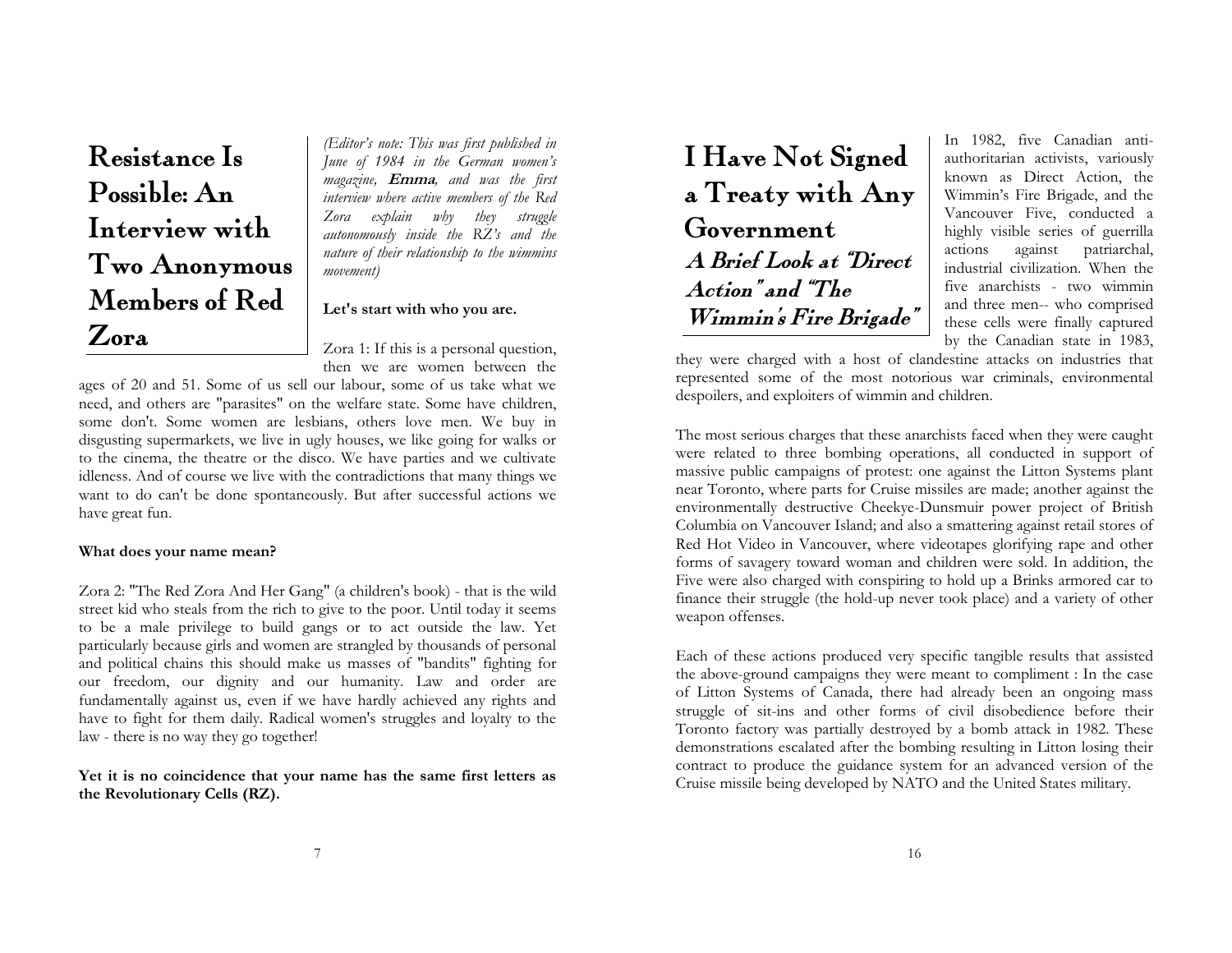when they start to present those who struggle uncompromisingly as responsible for state persecution, destruction, and repression. They not only confuse cause with effect, they also justify implicit state terror. Therefore, they weaken their own position. They narrow the frame of their protest and their resistance.

Zora 1: Our experience: to stay uncontrolled and to protect ourselves against state attacks, a strong unity is necessary. We can no longer afford to have every group repeat the same mistakes. There must be structures in which we share knowledge and experiences which are useful for the movement.

#### **How can non-autonomous, non-radical women understand what you want? Armed actions do have a "scare away" effect.**

Zora 2: Why doesn't it have a "scare away" effect if a guy sells women, but it does if his car burns? Behind it is the fact that traditional social violence is accepted whereas similar reprisals "scare away". Maybe it is scary if everyday reality is questioned. Women who get it pounded into their heads from the time they are little girls that they are victims get insecure if they are confronted with the fact that women are neither victims nor peaceful. This is a provocation. Those women who experience their powerlessness with rage can identify with our actions. As every act of violence against one woman creates an atmosphere of threat against all women, our actions contribute - even if they aim only against the individual responsible - to the development of an atmosphere of "Resistance is possible!"

Zora 1: No, of course not. Rote Zora expresses the fact that we have the same principles as the RZ's, the same concept of building illegal structures and a network which is not controlled by the state apparatus. This is so we can carry out our subversive direct actions - in connection with the open legal structures of various movements. "We strike back!" - this slogan of the women of May 1968 is no longer as controversial today regarding individual violence against women. But it is still very controversial, and most of the time taboo as an answer to the power conditions that steadily produce this violence.

#### **What actions have you carried out and what was the background?**

Zora 2: The women of the RZ started in 1974 with the bombing of the Supreme Court in Karlsruhe because we all wanted the total abolishment of Paragraph 218 (the abortion law). On the Walpurgisnight (last day of April, "Women Take Back The Night") 1977, we bombed the Federal Doctor's Guild because they undermined even this reduced abortion reform. Then the bombing against Schering during its Duogynon trial, and constant attacks against sex-shops. Actually one of these porno stores should burn or be devastated every day! Therefore we think it absolutely necessary to tear the oppression of women as sexual objects and producers of children out of the "private domain" and to show our anger and hate with fire and flames.

Zora 1: We don't limit ourselves to direct or obvious women's oppression. As women we are also concerned about social power conditions, whether it be urban or environmental destruction, or capitalist ways of production; the same conditions men are confronted with. We don't like the left's "division of labour" under the motto: the women for the women's question, the men for the general political themes. Nobody can take away from us the responsibility for changing our everyday life. Therefore, for example, we have set fire to the fancy cars of the lawyers of "slumlord" Kaussen, who were responsible for a series of brutal evictions. Together with the RZ's we printed pirate public transportation tickets and distributed them in the Rulo area to introduce a little bit of zero-tariff.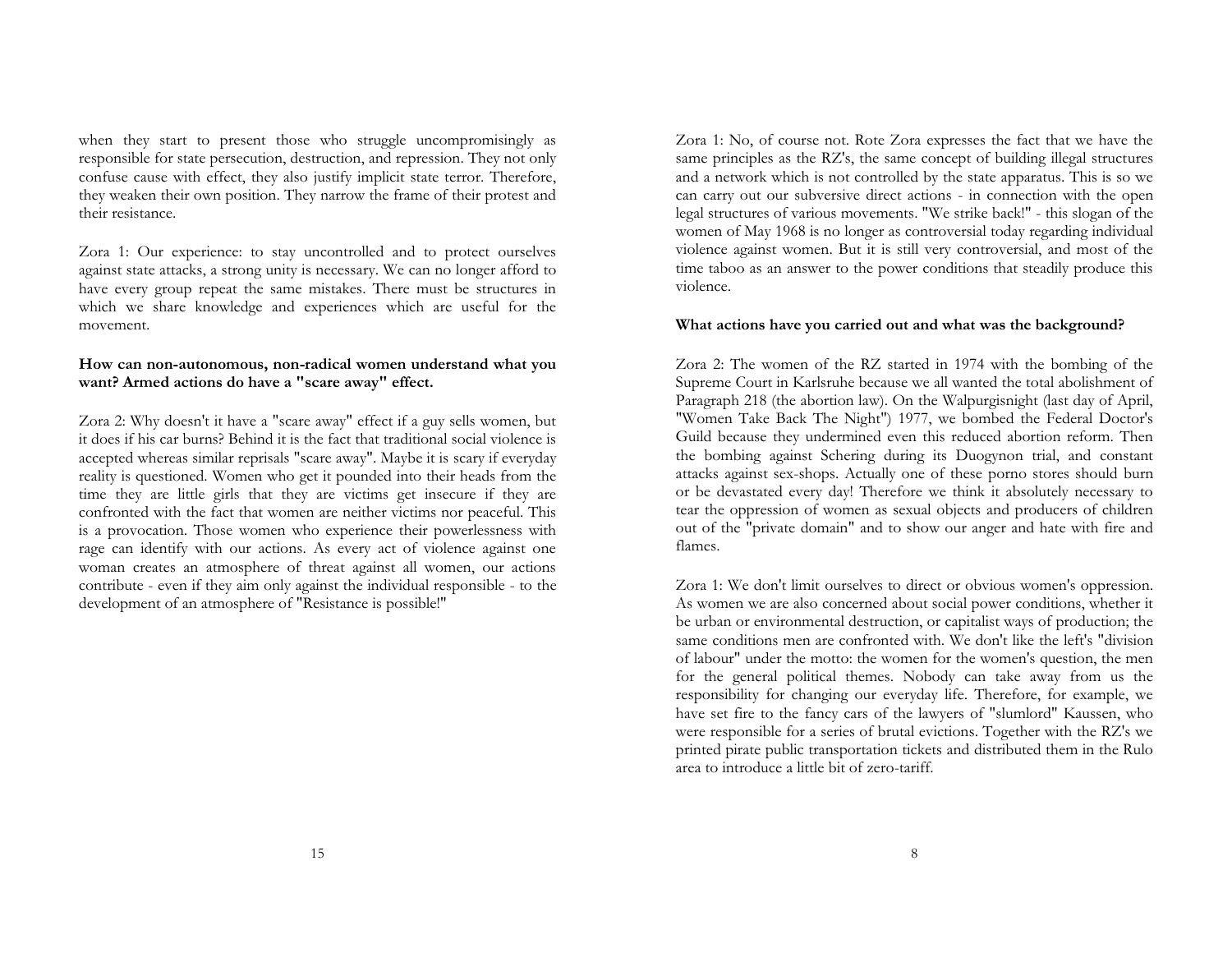Zora 2: Our latest bombimgs were directed against Siemens and the computer company Nixdorf. They promote the devlopment of new domination technology for more sophisticated possibilities of war production and counter-revolution. They also have the function of remodelling labour, especially on the backs of women world-wide. Women here will be exploited with the technology of these companies by working isolated from each other in part-time jobs, without social security. The women of the so-called Third World will be worn out by producing these technologies. At the age of 25 they are totally ruined.

#### **How important is the connection to the Third World, the exploitation of women there, for you?**

Zora 1: In all of our attacks we've declared this context, also when we attacked the women traders and the Philippine Embassy last year. We don't struggle for women in the Third World - we instead struggle with them, for example against the exploitation of women as a commodity. This modern slave trade has its equivalent in the conjugal possession conditions here. The forms of oppression are different but they all have the same roots. Nobody can play cards with us any longer. The separation between men and women has its equivalent internationally between people of the First and Third World. We ourselves profit from the international division of labour. We want to break with our involvement with this system and understand our common interests with women from other countries.

#### **You explained how you understand your practice, but you didn't explain why you organize yourself in the context of the RZ's.**

Zora 2: First of all the main reason is that these politics were devloped by the RZ's and we still think they are correct. During our development we determined our own content - therefore we organized autonomously as women - but we fall back on the experiences of the RZ's. We also think that the cooperation of radical groups can strengthen the militant resistance. There were productive forms of cooperation such as the actions against Reagan's visit or the discussion paper about the peace movement. But there are also stressful discussions. Sometimes men who otherwise transform their radical breaking with this system into a consequent practice are

attack them and make them look foolish in public. For example, that it will be written on his house who he is and what he did, on his car, at his job women's power everywhere!

#### **How can you take responsibility for possibility endangering the lives of innocent people with your actions?**

Zora 2: Why is it that people always assume that those who deal with explosives don't care about what is self-evident for yourselves, for the women's movement, or for the left? It's the opposite! Because of the possibility of endangering life we are forced to be especially responsible. You know as well as we do that we could give up if you were right with your question. It would be a paradox to struggle against a system for which life is only worthwhile as long as it is utilizable and at the same to become as cynical and brutal as that system. There were many actions we rejected because we couldn't eliminate the danger to innocent people. Some firms know this full well, which is why they prefer to move into residential buildings. They speculate with our morals if they move into residential dwellings to protect their property.

**What do you say against the argument: armed actions harm the movement. They are part of the reason for increasing surveillance of the women's movement to denounce it as terrorist, that it's split and isolated from the majority of women in the women's movement.**

Zora 1: To harm the movement - you talk about the installation of repression. The actions don't harm the movement! It's the opposite, they should and can support the movement directly. Our attack on the women traders, for example, helped to expose their businesses to public light, to threaten them, and they now know they have to anticipate the resistance of women if they go on with their business. These "gentlemen" know they have to anticipate resistance. We call this a strengthening of our movement.

Zora 2: For a long time the strategy of counter-revolution has begun to split the radical wing from the rest of the movement by any means and isolate them to weaken the whole movement. In the 70's we had the experience of what it means when sectors of the left adopt the propaganda of the state,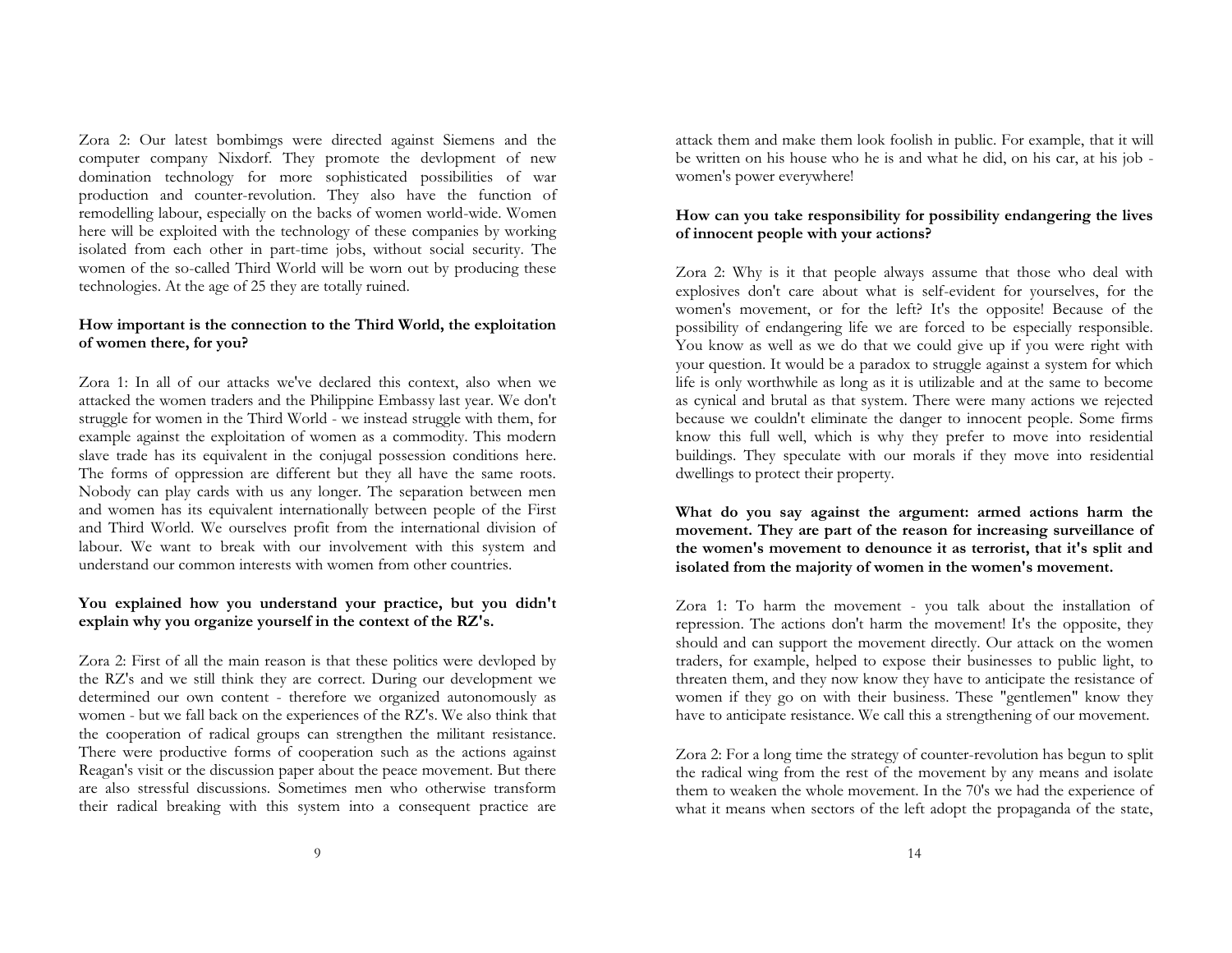develop. The increasing oppression, with the help of new technologies, is investigated from the point of view of the lowest echelons of our society, new wages and work structures for women are analyzed, the indirect structures of women are understood. Many women understand and reject the everyday war against women - the wave of hardcore porn and propaganda contempuous of women - and the call of the society for increased motherhood and more femininity. They also understand that the setbacks in women's and family politics are presuppositions for the crisis and the new startegies of capital. The policy of population control, for example the change of the abortion law, is the attempt to have a qualitative influence on the development of the population. Among other things its aim is to mulitply the "healthy" German middle-class together with state sponsored genetic technology, which is a development we have to prevent. Today we need more urgently than ever before a radical women's movement which has the power to prevent and break open the social and political encirclement, not only of women, but also of foreigners and minorities; a women's liberation movement which does not reduce the hope for revolution to a nice dream.

#### **Do you understand yourself as being part of the women's movement, or of the guerrilla movement, or both, and how do you see the context?**

Zora 1: We are part of the women's movement. We struggle for women's liberation. Beside theoretical commonalities there also exists another unity between our practice and the legal women's movement, that is the personal radicalization which can encourage other women to resist and take themselves and the struggle seriously. It is the feeling of strength if you see that you can do things which before you were afraid of, and if you see that it brings about something. We would like to share this experience. We don't think it has to happen in the forms we choose. For example, take the women who disrupted a peep show by drawing women's symbols and dropping stink bombs - these actions encourage us, strengthen us, and we hope women feel the same way about our actions. Our dream is that everywhere small bands of women will exist, that in every city, a rapist, a women trader, a battering husband, a misogynist publisher, a porn trader, a pig gynecologist should have to feel that a band of women will find them to

alarmingly far away from realizing what anti-sexist struggle means and what meaning it has for social-revolutionary perspective. Between us women it is also controversial where the limits are, when a cooperation strengthens or paralyzes our women's struggle. But we think our feminist identity unites us with some women of the RZ's.

#### **Does that mean that you define yourself as feminists?**

Zora 1: Yes, of course, we think the personal is political. Therefore we believe that all things social, economic, and political which structure and reinforce the so-called personal are an invitation for struggle, especially for us women. These are the chains we want to tear apart. But it is incomplete to make the oppression of women here in West Germany the only turning of politics and not to see other oppressive conditions such as class oppression, racism, or the annihilation of whole peoples through imperialism. This attitude never understands the base of misery: that the oppression of women and sexual division of labour are presuppositions which are fundamental for oppression of any kind - against other races, minorities, the old and the sick, and especially against those who revolt.

Zora 2: For us, difficulties start when feminist demands are used to demand "equal rights" and recognition in this society. We don't want women in men's positions and reject women who make their career inside the patriarchal structure under the guise of women's struggles. Such careers remain an individual act from which only some privileged women can profit. Women are only allowed to design and manage power in this society if they advocate the interests of men.

**The women's movement was quite strong in the 70's. It achieved some things in a legal way. For example: the struggle against the abortion law, publicity about violence against women in the family, and rape as an act of power and violence, the building of autonomous counter structures. Why do you then maintain the necessity of armed struggle?**

Zora 1: Of course, the women's movement achieved a lot and for me the most important is the development of a broad consciousness about